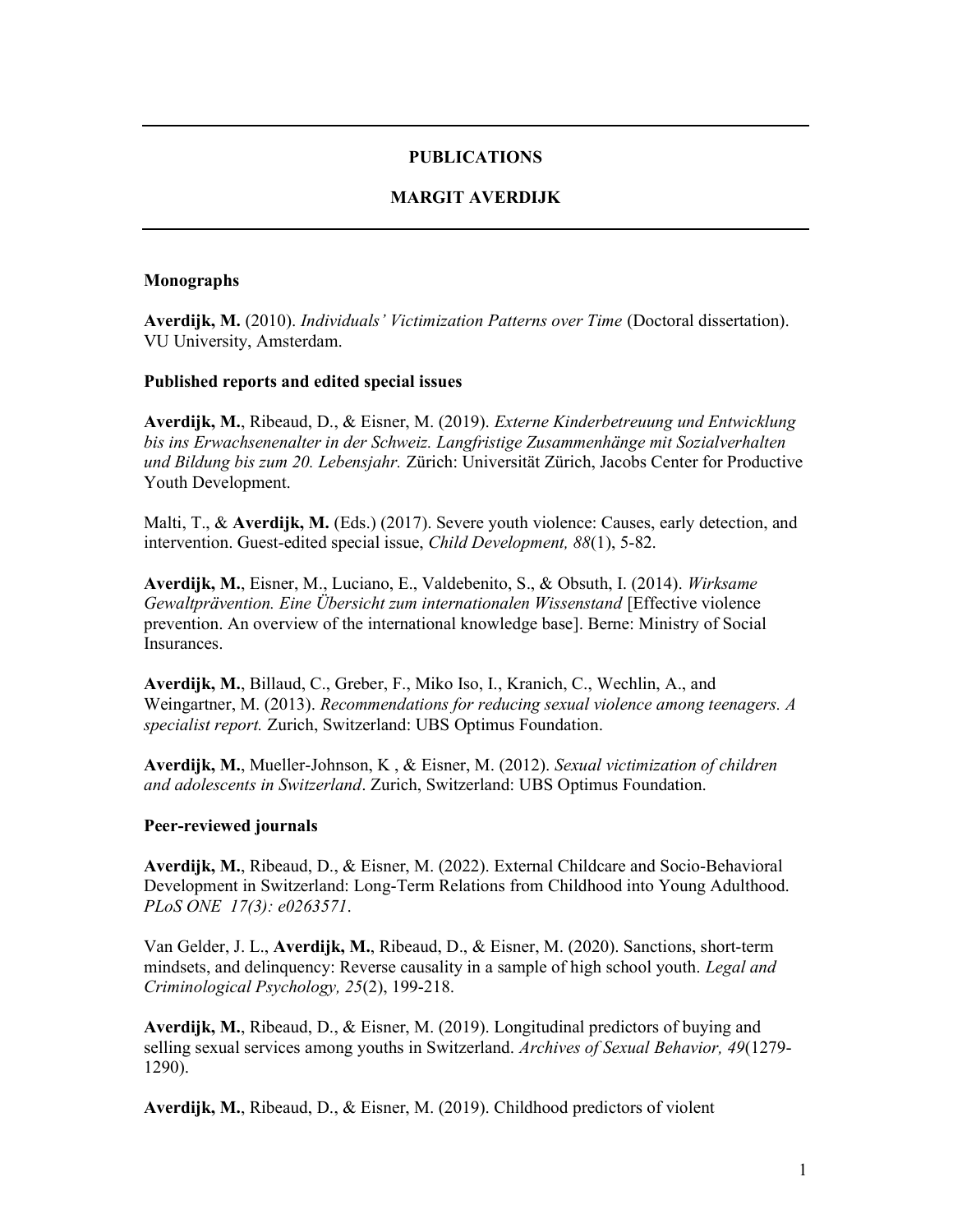victimization at age 17: The role of early social behavioral tendencies. The Journal of Pediatrics, 208, 183-190.

Krisch, M., Averdijk, M., Eisner, M., & Valdebenito, S. (2019). Sex trade among youth: A global review of the prevalence, contexts and correlates of transactional sex among the general population of youth. Adolescent Research Review, 4(2), 115-134.

Averdijk, M., Ribeaud, D., & Eisner, M. (2018). The long-term effects of out-of-home placement in late adolescence: A propensity score matching analysis among Swiss youths. Longitudinal and Life Course Studies, 9(1), 30-57.

Eisner, M., Averdijk, M., Kaiser, D., Murray, A. L., Nivette, A., Shanahan, L., van Gelder, J. L., & Ribeaud, D. (2018). The association of polyvictimization with violent ideations in late adolescence and early adulthood: A longitudinal study. Aggressive Behavior, 47(4), 472-482.

Van Gelder, J. L., Martin, C., van Prooijen, J. W., de Vries, R., Marsman, M., Averdijk, M., Reynald, D., & Donker, T. (2018). Seeing is believing? Comparing negative affect, realism and presence in visual versus written guardianship scenarios. Deviant Behavior, online first.

Van Gelder, J. L., Averdijk, M., Eisner, M., and Ribeaud, D. (2018). Punitive parenting and delinquency: The mediating role of short-term mindsets. *British Journal of Criminology*, 58, 644-666.

Malti, T., & Averdijk, M. (2017). Severe youth violence: Developmental perspectives. Child Development, 88(1), 5-15.

Averdijk, M., Van Gelder, J. L., Eisner, M., & Ribeaud, D. (2016). Violence begets violence, but how? A decision making perspective on the victim-offender overlap. Criminology, 54(2), 282-306.

Averdijk, M., Malti, T., Eisner, M., Farrington, D. P., & Ribeaud, D. (2016). A vicious cycle of peer victimization? Problem behavior mediates stability in peer victimization over time. Journal of Developmental and Life-Course Criminology, 2, 162-181.

Averdijk, M., Zirk-Sadowski, J., Ribeaud, D., & Eisner, M., (2016). Long-term effects of two childhood psychosocial interventions on adolescent delinquency, substance use, and antisocial behavior: A cluster randomized controlled trial. Journal of Experimental Criminology, 12(1), 21-47.

Malti, T., Averdijk, M., Zuffianò, A., Betts, L., Rotenberg, K., Ribeaud, D., & Eisner, M.P. (2015). Children's trust and the development of prosocial behavior. International Journal of Behavioral Development, 40(3), 262-270.

Van Gelder, J. L., Averdijk, M., Eisner, M., & Ribeaud, D. (2015). Unpacking the victimoffender overlap: Beyond subcultural theory and risky lifestyles. Journal of Quantitative Criminology, 31(4), 653-675.

Averdijk, M., & Bernasco, W. (2015). Testing the situational explanation of victimization among adolescents. Journal of Research in Crime and Delinquency, 52(2), 151-180.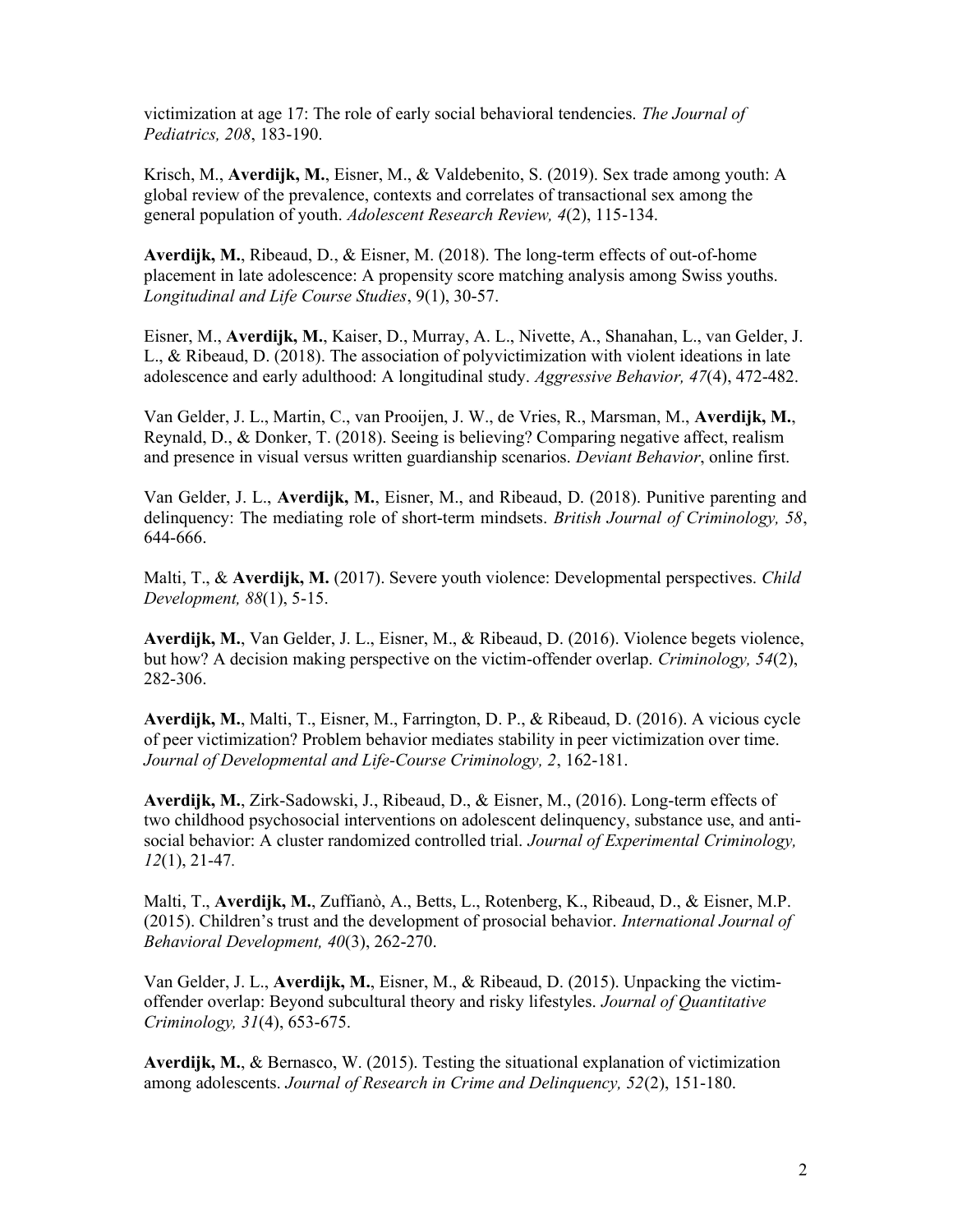Averdijk, M. (2014). Methodological challenges in the study of age-victimization patterns. Can we use the accelerated design of the NCVS to reconstruct victim careers? International Review of Victimology, 20, 265-288.

Averdijk, M., Eisner, M. & Ribeaud, D. (2014). Do social relationships protect victimized children against internalizing problems? Journal of School Violence, 13(1), 80-99.

Malti, T., Averdijk, M., Ribeaud, D., Rotenberg, K., & Eisner, M. (2012). "Do you trust him?" Children's trust beliefs and developmental trajectories of aggressive behavior in an ethnically diverse sample. Journal of Abnormal Child Psychology, 41, 445-456.

Averdijk, M.,  $\&$  Elffers, H. (2012). The discrepancy between survey-based victim accounts and police reports revisited. International Review of Victimology, 18, 91-107.

Averdijk, M., & Loeber, R. (2012). The role of self-control in the link between prior and future victimization: An indirect test. International Review of Victimology, 18, 189-206.

Averdijk, M., Malti, T., Eisner, M., & Ribeaud, D. (2012). Parental separation and child aggressive and internalizing behavior: An Event History Calendar Analysis. Child Psychiatry and Human Development, 43, 184-200.

Averdijk, M. (2011). Reciprocal effects between victimization and routine activities. Journal of Quantitative Criminology, 27, 125-149.

Averdijk, M., Müller, B., Eisner, M., & Ribeaud, D. (2011). Bullying victimization and later anxiety and depression among pre-adolescents in Switzerland. Journal of Aggression, Conflict and Peace Research, 3, 103-109.

Averdijk, M., Malti, T., Ribeaud, D., & Eisner, M. (2011). Trajectories of aggressive behavior and children's social-cognitive development. International Journal of Developmental Science, 5, 103-111.

Averdijk, M., Besemer, S., Eisner, M., Bijleveld, C., & Ribeaud, D. (2011). The relationship between quantity, type, and timing of external childcare and child problem behaviour in Switzerland. European Journal of Developmental Psychology, 8, 637-660.

Elffers, H., Reynald, D., Averdijk, M., Bernasco, W. & Block, R. (2008). Modeling crime flow between neighbourhoods in terms of distance and of intervening opportunities. Crime Prevention and Community Safety, 10, 85-96.

Reynald, D., Averdijk, M., Elffers, H. & Bernasco, W. (2008). Do Social Barriers Affect Urban Crime Trips? The Effects of Ethnic and Economic Neighbourhood Compositions on the Flow of Crime in The Hague, The Netherlands. Built Environment (Special issue Crime in the City, Hirschfield, A., ed), 34, 21-31.

Weerman, F. M., Bijleveld, C. C. J. H., & Averdijk, M. D. E. (2005). Netwerken en netwerkposities van delinquente en niet-delinquente jongeren [Networks and network positions of delinquent and non-delinquent adolescents]. Tijdschrift voor Criminologie, 47, 24-41.

Reprinted in Bruinsma, G. J. N., Huisman, W., & Van Swaaningen, R. (2005).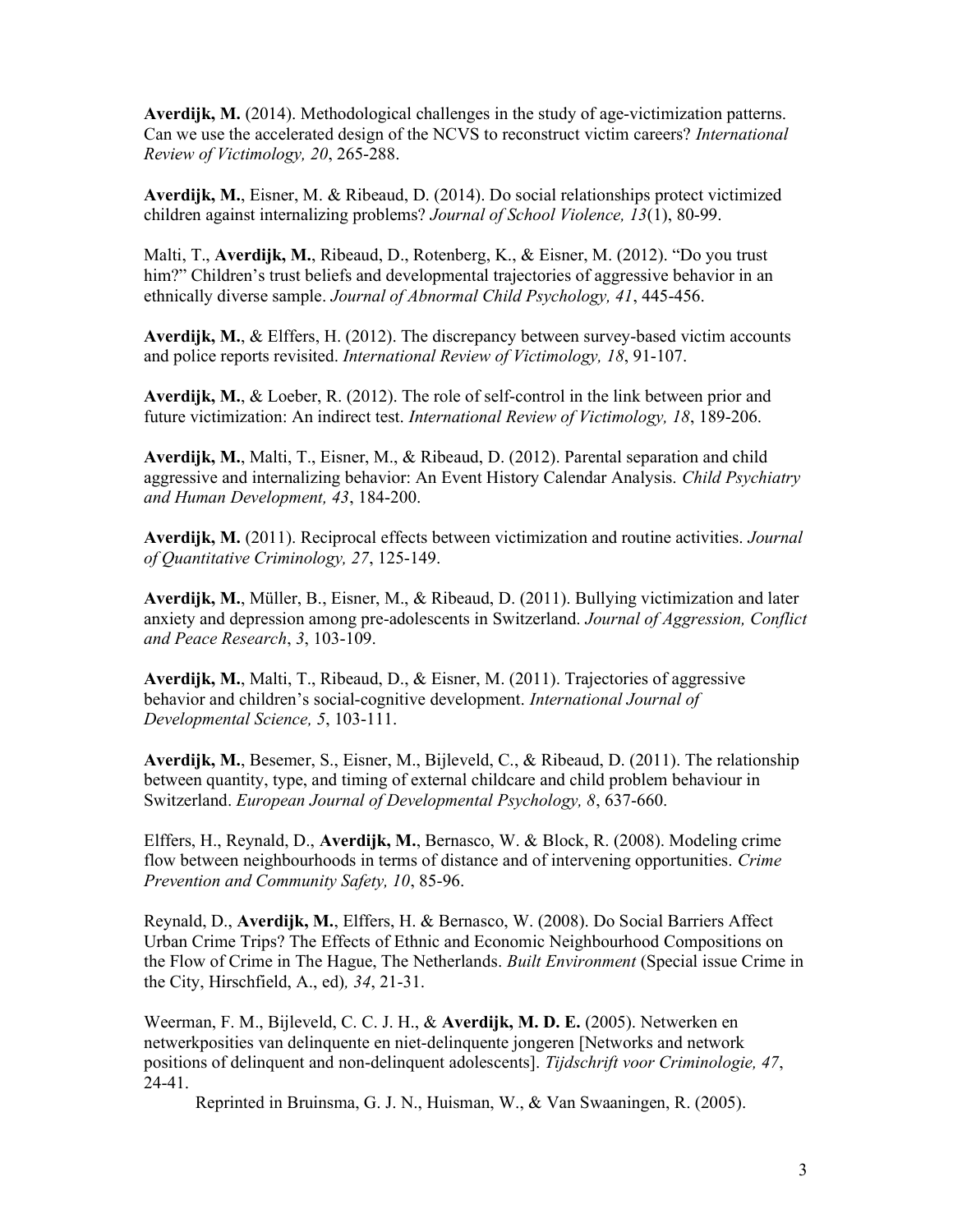Basisteksten in de Criminologie I: Aard, omvang en verklaringen [Fundamental Texts in Criminology I: Nature, extent and explanations]. Boom: Den Haag.

# Book chapters

Averdijk, M. (2017). Victim selection. In Bernasco, W., Elffers, H., and Van Gelder, J. L. (Eds.), Oxford Handbook on Offender Decision Making, pp. 301-337. Oxford: Oxford University Press.

Averdijk, M., Ribeaud, D., & Eisner, M. (2017). Friendship and status. Discrepancy between teacher-perceived and sociometric popularity and its relations with behavioral styles and peer victimization. In Bijleveld, C. & Van der Laan, P. (Eds.), Liber Amicorum Gerben Bruinsma, pp. 13-22. Amsterdam: NSCR & Afdeling Criminologie Vrije Universiteit Amsterdam.

Eisner, M., Murray, A. L., Ribeaud, D., Averdijk, M., & van Gelder, J. L. (2017). From the Savannah to the Magistrate's Court: The Roots of Criminal Justice in Evolved Human Psychology. In Jann, B. and Przepiorka, W. (Eds.), Social Dilemmas, institutions, and the evolution of cooperation. Berlin: Walter de Gruyter.

Averdijk, M. (2015). Children and adolescents as victims of sexual violence in Switzerland: Research findings and prevention strategies. In Schwarzenegger, C., & Nägeli, R. (Eds.), Achtes Zürcher Präventionsforum – Kinder als Opfer von Kriminalität – Aktuelle kriminalpräventive Ansätze, pp. 9-24. Zürich: Schulthess.

Averdijk, M., Elffers, H. & Ruiter, S. (2015). Effecten van sociale omgeving en buurt op criminele carrières [Effects of the social environment and neighborhoods on criminal careers]. In Loeber, R., Hoeve, M., Slot, W., and Van der Laan, P. (Eds.), Jonge criminelen die volwassen worden. Wat beïnvloedt hun gedrag en wat is de rol van Justitie? [Young criminals mature. What influences their behavior and what is the role of the judicial system?] Amsterdam: Uitgeverij SWP, 77-98. \*(Dutch translation of Averdijk, Elffers, & Ruiter, 2012).

Averdijk, M. (2014). Victimization and routine activities. In Michalos, A. C. (Ed.), Encyclopedia of Quality of Life and Well-Being Research, pp. 6921-6924. Dordrecht: Springer.

Averdijk, M., Eisner, M., & Ribeaud, D. (2013). Method effects in survey questions about peer victimization. In Ruiter, S., Bernasco, W., Huisman, W., & Bruinsma, G. J. N. (Eds). Eenvoud & Verscheidenheid. Liber Amicorum voor Henk Elffers [Simplicity and Diversity. Festschrift for Henk Elffers], pp. 425-440. Amsterdam: NSCR & Afdeling Criminologie Vrije Universiteit Amsterdam.

Averdijk, M., Elffers, H., & Ruiter, S. (2012). Disentangling context effects on criminal careers during adolescence and into early adulthood. In Loeber, R., Hoeve, M., Slot, N. W., and van der Laan, P. (Eds.), Persisters and Desisters in Crime from Adolescence into Adulthood: Explanation, prevention and punishment, pp. 51-76. Aldershot: Ashgate.

Elffers, H. & Averdijk, M. (2012). Slachtofferenquêtes overschatten het criminaliteitsniveau nogal stevig [Victim surveys overestimate the crime level]. In: Pauwels, L., S. de Keulenaer, S. Deltenre, E. Devroe, H. Elffers, J. Forceville, R. Kerkab, E. Maes, D. Moons, S. Pleysier,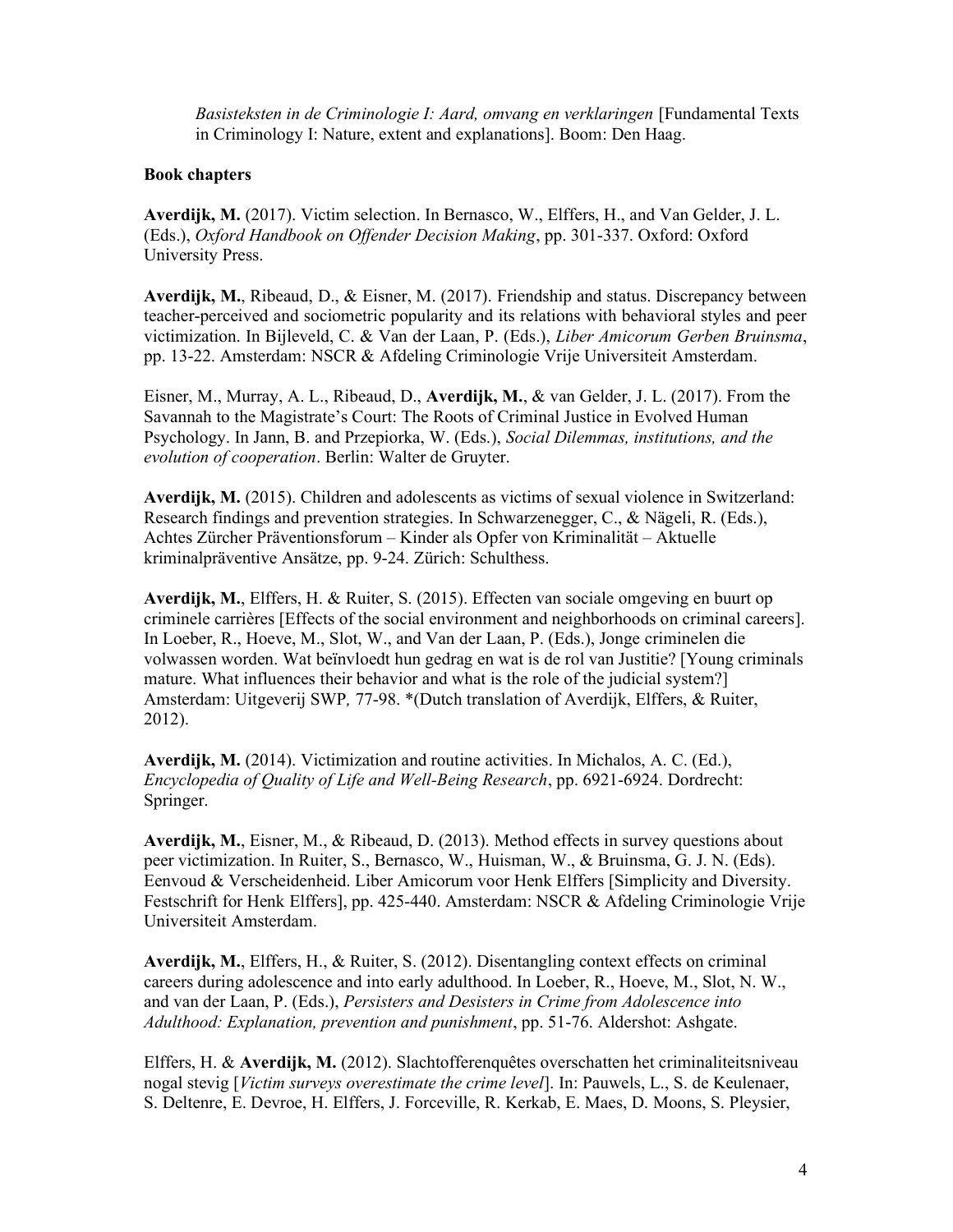P. Ponsaers, E. van Dael (Eds.) Criminografische ontwikkelingen II: van (victim)-survey tot penitentiaire statistiek. Panopticon Libri 5, Maklu, Antwerpen/Apeldoorn, 27-38.

### Miscellaneous articles and reports

Averdijk, M., Eisner, M., Ribeaud, D. (2020). Junge Menschen in der Coronakrise [Young people during the Corona crisis]. z-proso News. Zürich: Universität Zürich.

Averdijk, M., Eisner, M., Ribeaud, D., Zölitz, U. (2019). Problemverhalten an Schulen, Frühförderung und Bildungserfolg. Praxis und Wissenschaft im Gespräch: Beiträge des Jacobs Center zu kinder- und jugendpolitischen Fragen. Zürich: Jacobs Center, Universität Zürich.

Averdijk, M. (2019). Treatments for child and adolescent victims of sexual violence: are they effective? In Public Health Forum (Vol. 27, No. 1, pp. 47-49). De Gruyter.

Averdijk, M. (2017). Communities That Care Schülerbefragung Herbst 2016. Gesamtergebnisse für Bischofszell, Köniz und Meilen. Zürich: Radix.

Averdijk, M. (2017). Communities That Care Schülerbefragung Herbst 2016. Detailergebnisse für Bischofszell. Zürich: Radix.

Averdijk, M. (2017). Communities That Care Schülerbefragung Herbst 2016. Detailergebnisse für Köniz. Zürich: Radix.

Averdijk, M. (2017). Communities That Care Schülerbefragung Herbst 2016. Detailergebnisse für Meilen. Zürich: Radix.

Averdijk, M. (2017). Communities That Care Schülerbefragung Herbst 2016. Technischer Bericht für Bischofszell, Köniz und Meilen. Zürich: Radix.

Averdijk, M., Ribeaud, D., & Eisner, M. (2015). Factsheet: Education, leisure time, dating & problem behavior among 17-year-olds: Key findings of the 7th wave of the Zurich Project on the Social Development of Children and Youths (z-proso). Working paper.

Also published as: Eisner, M., Averdijk, M., & Ribeaud, D. (2015). Factsheet Ausbildung, Freizeit, Liebesbeziehungen & Problemverhaltenbei 17-Jährigen.

Averdijk, M., & Eisner, M. (2015). Prävention sexueller Gewalt gegen Kinder und Jugendliche: Alters- und kontextspezifische Strategien. Prävention: Zeitschrift für Gesundheitsförderung, 2/2015, 38-41.

Averdijk, M., & Eisner, M. (2014). Wirksame Gewaltprävention. Eine Übersicht zum internationalen Wissensstand [Effective violence prevention. An overview of the international knowledge base]. Soziale Sicherheit, 5/2014. [Summary of same-named report mentioned above]

Averdijk, M., & Schwarzenegger, C. (2013). Vergleich zwischen Polizeidaten und Befragungsdaten. Zusatzauswertungen zu Kriminalität und Kriminalitätserleben in der Stadt. [A comparison between police and survey data. Extra analyses for Crime and crime perceptions in the city]. Zurich, Switzerland: Universität Zürich.